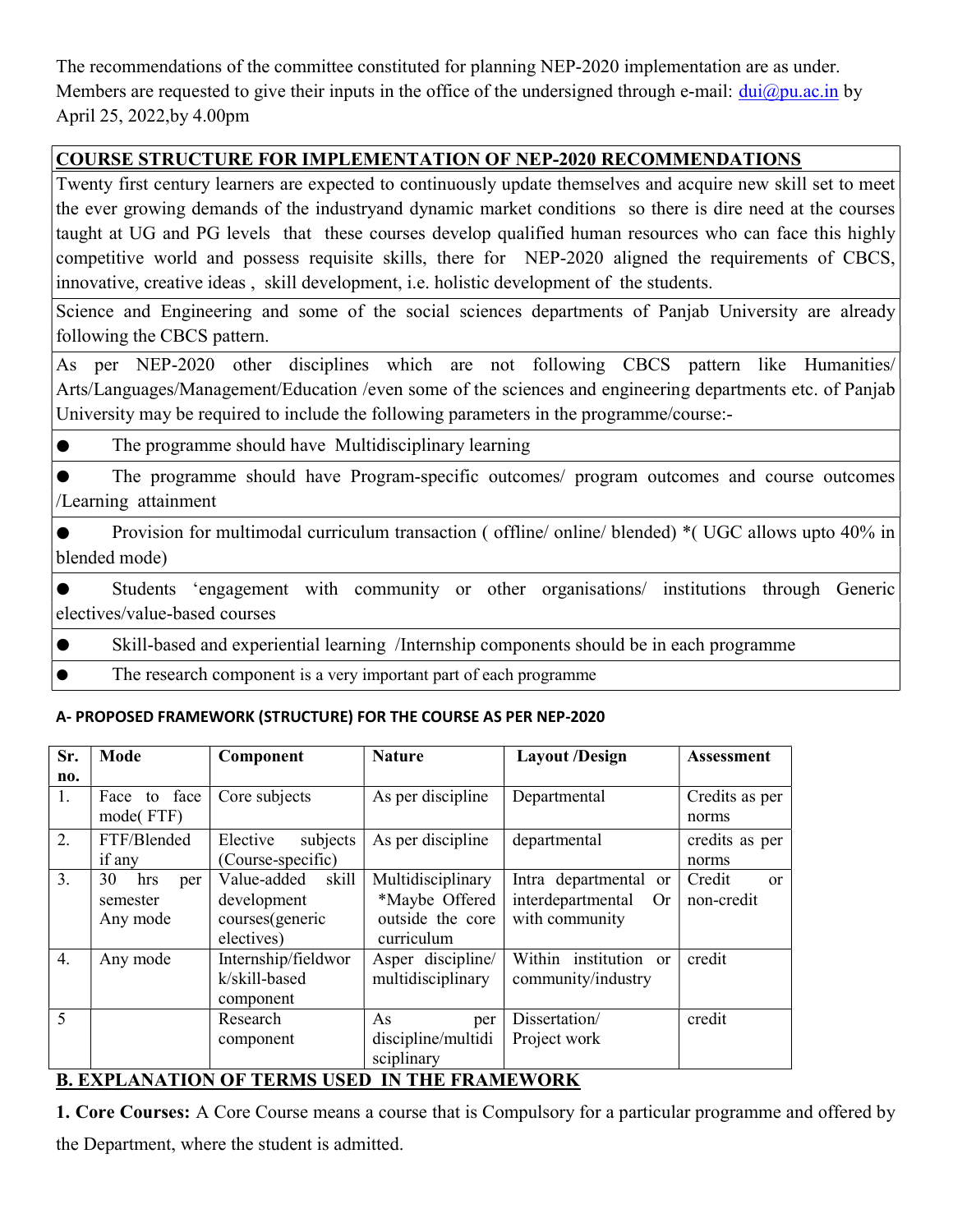2.Elective Courses/ if any:Discipline Specific Elective (DSE) Course means an optional course to be selected by a student out of such courses offered by the Department, to where the student is admitted.

3. Generic Elective Courses/ Offered Other than Curriculum / Value Added Courses:Generic Elective (GE)' means an elective course which is taken by the students in the department other thanthe core curriculum where the student is admitted at least 30 hours /semester. A student will select Generic Elective Courses from the basket of courses offered by the department. This Generic Elective course can be intradepartmental and interdepartmental Departments to work on their modalities

4. Internship: As per the department requirement. Departments to work their modalities

5. Research component: Project/action research/ dissertation. to create innovative ideas among students \*This Course Framework will enable to provide progressive benefits to students at par with global Universities

and further facilitate multiple entries and multiple exits (MEME) to Undergraduate students. They will get multidisciplinary education with a skill/experiential component every year as envisaged in NEP. Academic credit accumulation and transfer by registering with the Academic bank of Credits (ABC) will be looked into by the University

### C. THE BASKET APPROACH

The Core subjects and Discipline-specific electives are core subjects which are specific to the discipline and these are already in place.

The immediate challenge is to create the Baskets of open generic electives, value-based courses and skillbased courses which are useful and interesting for the students, satisfy their learning needsand enhance theircompetitive skills or students canprepare to meet industrial demands as well as develop their interest and aptitude. Such courses will be chosen by the students themselves, keeping these baskets dynamic in nature.

 The chairperson/ coordinator of each department /centre will engage faculty members to discuss/ conduct an inhouse workshop to decide which courses it can offer as value-added courses/ generic electives to students from within and outside their department.

## C1: TEMPLATE FOR VALUE-ADDED/MULTIDISCIPLINARY COURSES TO BE OFFERED FROM JULY 2022 SESSION TO STUDENTS ACROSS DISCIPLINES

| sr. | Discipline | Title of | Credit scores / | No. of | Online   | Module/  | Link of  |
|-----|------------|----------|-----------------|--------|----------|----------|----------|
| No. |            | value    | non credits     | hours  | off line | syllabus | module   |
|     | ne         | added    |                 |        |          | existed  | /syllabu |
|     |            | course   |                 |        |          | (yes/No) | S        |
|     |            |          |                 |        |          |          |          |
|     |            |          |                 |        |          |          |          |
|     |            |          |                 |        |          |          |          |
|     |            |          |                 |        |          |          |          |
|     |            |          |                 |        |          |          |          |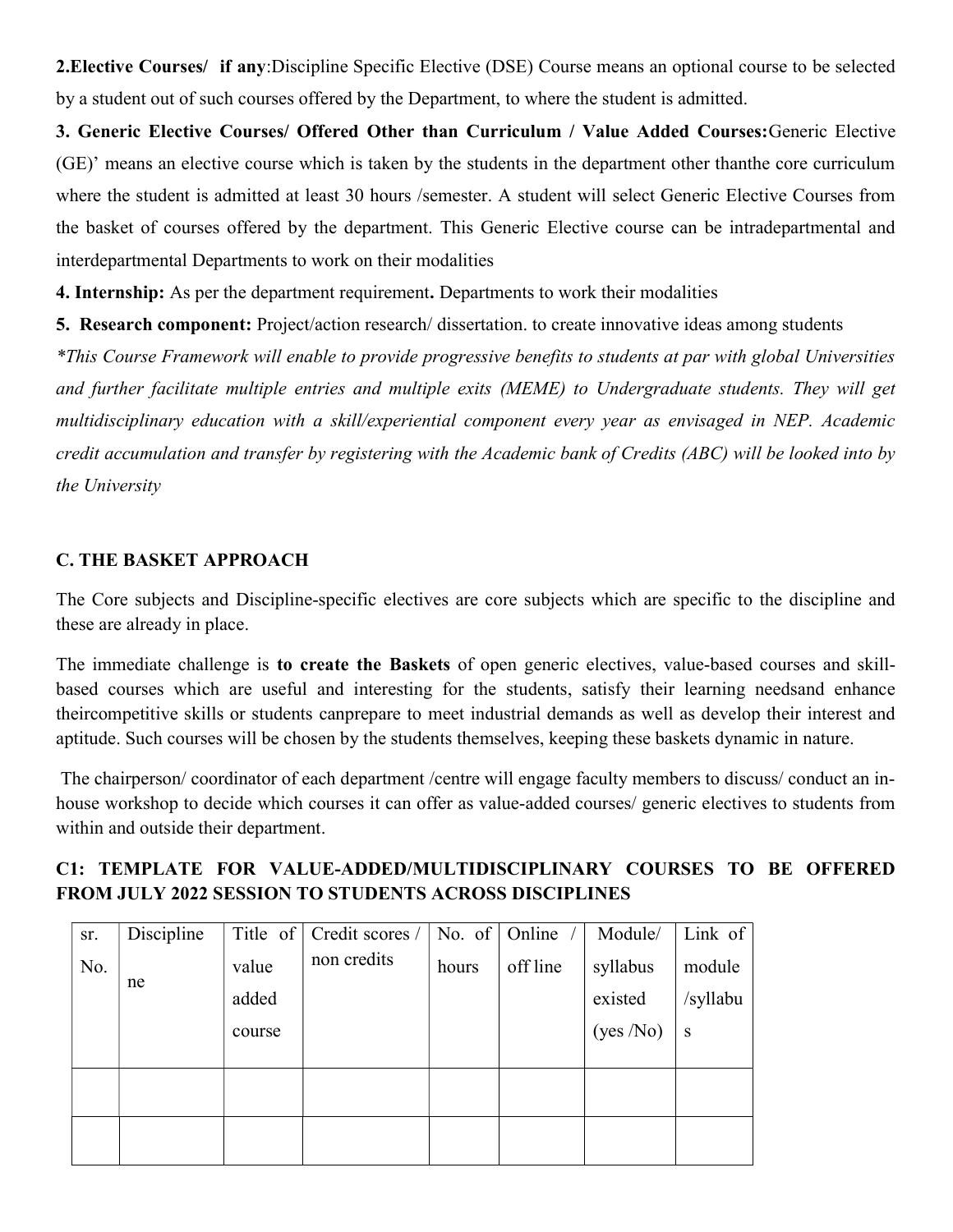# C2: POINTS WHICH CAN BE CONSIDERED FOR THE CREATION OF VALUE-ADDED COURSES (BASKET)

- Generic Elective /Value added courses can be Credited/Non-credited
- At least one value-added course in the entire program must be inter-Departmental.
- The basket of Value-added Courses can be multi-disciplinary and Online/Offline

• Add the generic courses which your department can offer to students of other disciplines also eg., Ewaste management, appreciating classical music, the science of symmetry, the science of meditation, yoga for good health, computer, guidance and counselling, leadership qualities. Communication skills etc.

 Departments develop short term two credits generic course/value-added courses for an open basket from the courses that are already being taught or are considered attractive by students and the department has been visualising/planning.

 Define the number of sanctioned seats for the offered value-added course as per the department and the number of times it can be offered in a semester

 The course can be online or offline or it can be offered in the workshop form ie, six days working days (min. 30 hours )

 Students (say in masters) may opt for any one of the Generic Elective Courses in Masters offered by the other Departments (other than own Department) of Panjab University. The basket of courses must be prepared by the department which includes both inter-department and intradepartmental courses and this course must be approved by the JAAC / BOC of the department

 A course under the code MOOC1-2 (say) can be selected from the available SWAYAM platform through UGC MOOCs Courses or any other national coordinator. The course must be approved by the Academic Committee of the department followed by its approval by the BOC. As per the UGC for each course, one can take upto 40% of the courses from SWAYAM.(see C3)

## C 3 SPECIFIC POINTS FOR ONLINE COURSES FROM THE DESK OF PU SWAYAM COORDINATOR

i) When developing the course scheme in accordance with the CBCS system, the Department must include Massive Open Online Courses (MOOCs) from the MOE's SWAYAM portal. This must be approved by BOS and other higher academic bodies of the Panjab University. It should be noted that no MOOCs courses other than SWAYAM are permitted under UGC regulations, and they can be used for up to a maximum of 40% of the total courses in a degree.

ii) The decentralization of the exam process is part of these changes where The Departmental result committee will include the credits earned by students from these MOOCs (SWAYAM portal) in their results and, as a result, on the DMC issued by COE.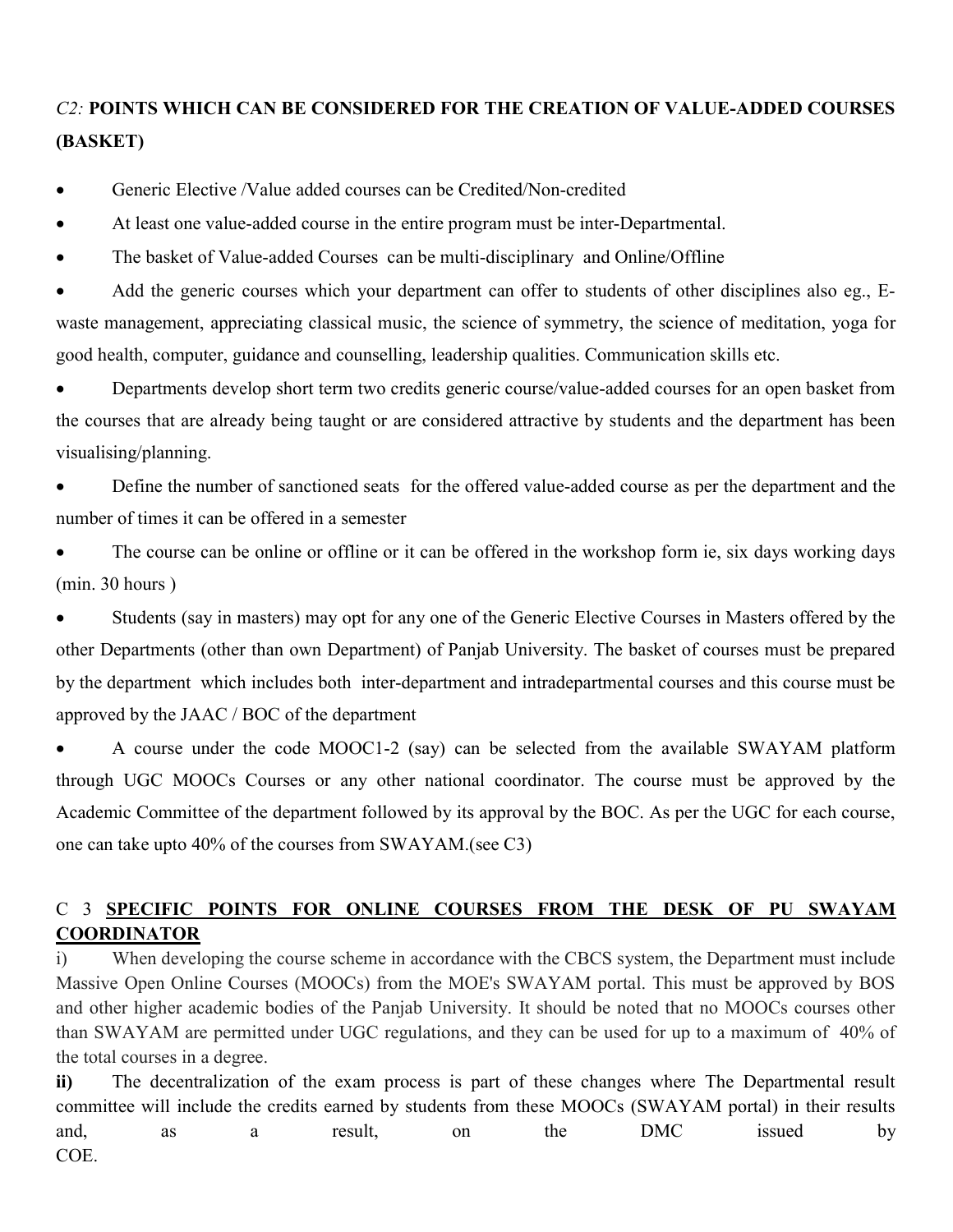iii) In order to monitor the progress of the MOOCs courses taken by students of the Department, the Chairperson should assign the Incharge of respective MOOCs course to each class in the Department at the beginning before registration of the students to MOOCs course. He will monitor and advise students until the MOOCs course is completed.

iv) The final examination of the MOOCs will only be conducted by the respective national coordinator (as per SWAYAM/UGC regulations) in the SWAYAM,say CEC/UGC/NPTEL etc. through online/offline mode as per the students' selection at the time of her/his registration to MOOCs and no Department is authorised to take his/her exam at their own for the MOOCs courses.

# C4: LIST OF SOME OF THE VALUE ADDED COURSES WHICH CAN BE MODIFIED FOR BASKET OF VALUE ADDED COURSES AT PU\*

| <b>DEPARTMENT</b>                       | <b>COURSE</b>                                        | <b>HOURS</b>    |
|-----------------------------------------|------------------------------------------------------|-----------------|
| Department of Statistics                | Training Program on Machine<br>Learning using Python | 36              |
| Institute<br>University<br>of           | <b>Business Intelligence</b>                         | 45              |
| Engineering & Technology                |                                                      |                 |
| <b>UIET</b>                             | Mobile<br>Application                                | 45              |
|                                         | Development                                          |                 |
| <b>UIET</b>                             | Modeling and Simulation                              | 45              |
| <b>UIET</b>                             | Software testing and quality                         | 45              |
|                                         | assurance                                            |                 |
| <b>UIET</b>                             | Smart System design                                  | 45              |
| <b>UIET</b>                             | Entrepreneurship and Project                         | $\overline{45}$ |
|                                         | management                                           |                 |
| <b>UIET</b>                             | Software testing and quality                         | 45              |
|                                         | assurance                                            |                 |
| <b>UIET</b>                             | Smart System design                                  | 32              |
| <b>UIET</b>                             | Entrepreneurship and Project                         | 32              |
|                                         | management                                           |                 |
| <b>UIET</b>                             | Fashion<br>Lifestyle<br>$\&$                         |                 |
|                                         | Technology                                           |                 |
| <b>UIET</b>                             | Fashion<br>Lifestyle<br>$\&$                         | 32              |
|                                         | Technology                                           |                 |
| University Institute of Fashion<br>$\&$ | Fashion<br>Lifestyle<br>$\&$                         | 32              |
| Technology<br>Vocational<br>Development | Technology                                           |                 |
| Department Cum Centre<br>for            | PG Diploma<br>in<br>Women                            |                 |
| Women Studies & Development             | <b>Studies</b>                                       |                 |
| Centre<br>Department Cum<br>for         | Certificate (Governance and                          |                 |
| Women Studies & Development             | Leadership)                                          |                 |
| Department<br>of Chinese<br>and         | in<br>PG Diploma<br><b>Buddhist</b>                  |                 |
| <b>Tibetan Languages</b>                | <b>Studies</b>                                       |                 |
| Department of Chinese<br>and            | Certificate Course in Chinese                        |                 |
| <b>Tibetan Languages</b>                |                                                      |                 |
| Department of Chinese<br>and            | Diploma Course in Chinese                            |                 |
| <b>Tibetan Languages</b>                |                                                      |                 |
| Chinese<br>of<br>Department<br>and      | Certificate Course in Tibetan                        |                 |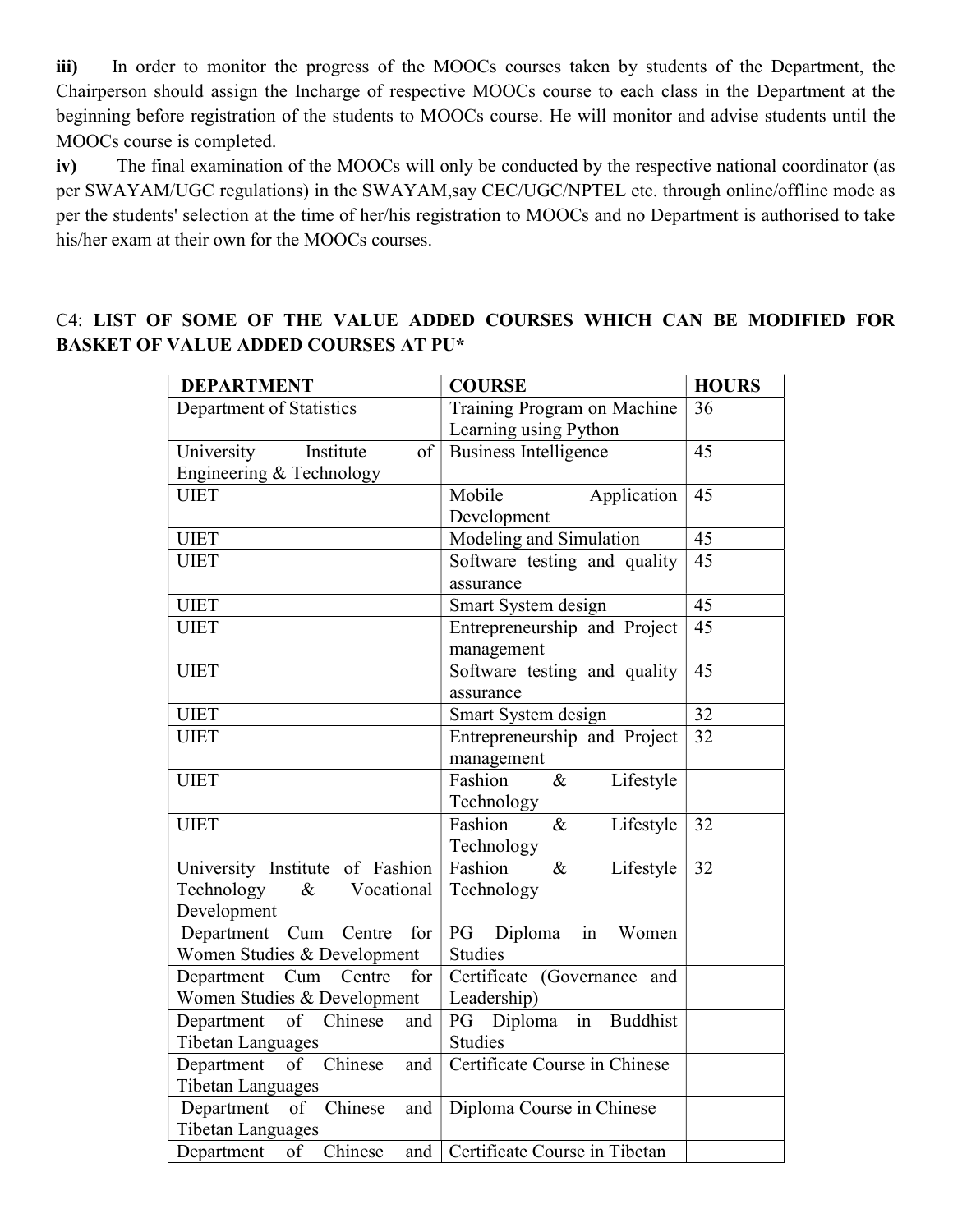| <b>Tibetan Languages</b>                                              |                                   |              |
|-----------------------------------------------------------------------|-----------------------------------|--------------|
| French<br>Department<br>$\&$<br>οf                                    | Diploma Course in French          |              |
| <b>Francophone Studies</b>                                            |                                   |              |
| Department of Russian                                                 | Diploma Course in Russian         |              |
| <b>USOL</b>                                                           | Certificate<br>Course<br>in       | 32           |
|                                                                       | Corporate Security, Safety &      |              |
|                                                                       | <b>Fire Protection Management</b> |              |
| School<br>of<br>University<br>Open                                    | Certificate Course in Women       |              |
| Learning                                                              | Studies                           |              |
| University<br>School<br>of<br>Open                                    | Certificate<br>Course<br>in       |              |
| Learning                                                              | <b>Women Studies</b>              |              |
|                                                                       |                                   |              |
| School<br>of<br>University<br>Open                                    | Post Graduate Diploma<br>in       |              |
| Learning                                                              | Guidance and Counselling          |              |
| University<br>School<br>of<br>Open                                    | Certificate<br>in<br>course       |              |
| Learning                                                              | Security,<br>Corporate<br>Safety  |              |
|                                                                       | Fire<br>and<br>Protection         |              |
|                                                                       | Management                        |              |
| Department of Hindi                                                   | Course<br>Diploma<br>in           |              |
|                                                                       | Translation (English to Hindi)    |              |
| Department of Lifelong Learning                                       | 3-Month Certificate Course in     | 120          |
| & Extension                                                           | <b>Computer Applications</b>      |              |
| Department of Lifelong Learning                                       | 3-Month Certificate Course        | 120          |
| & Extension                                                           | in Fashion Designing              |              |
| Interdisciplinary<br>Center<br>for                                    | <b>YOGA</b>                       |              |
| Swami Vivekananda Studies                                             |                                   |              |
| SUGGESTIVE LIST OF EXISTING COURSES FOR BASKET OF                     |                                   |              |
| VALUE ADDED COURSES IN other universities /OPEN/ONLINE<br><b>MODE</b> |                                   |              |
| Certificate Programme In Library                                      | 6 MONTH                           | <b>IGNOU</b> |
| And Information Science                                               |                                   |              |
| Certificate in Russian language                                       | 6 month                           | ignou        |
| <b>SWAYAM</b> courses                                                 |                                   |              |
| https://mu.ac.in/value-added-                                         |                                   |              |
| courses-brochures                                                     |                                   |              |
|                                                                       |                                   |              |
|                                                                       |                                   |              |

## D: SUGGESTIONS FOR SYLLABUS RE-STRUCTURING:

Syllabus restructuring may be done under the following headings:

- (i) Total Credits of the course:
- (ii) Instructions for Examiner
- (iii) Course outcomes/Learning Attainment
- (iv) Units (Content)
- (v) Recommended Books/ Suggested Readings